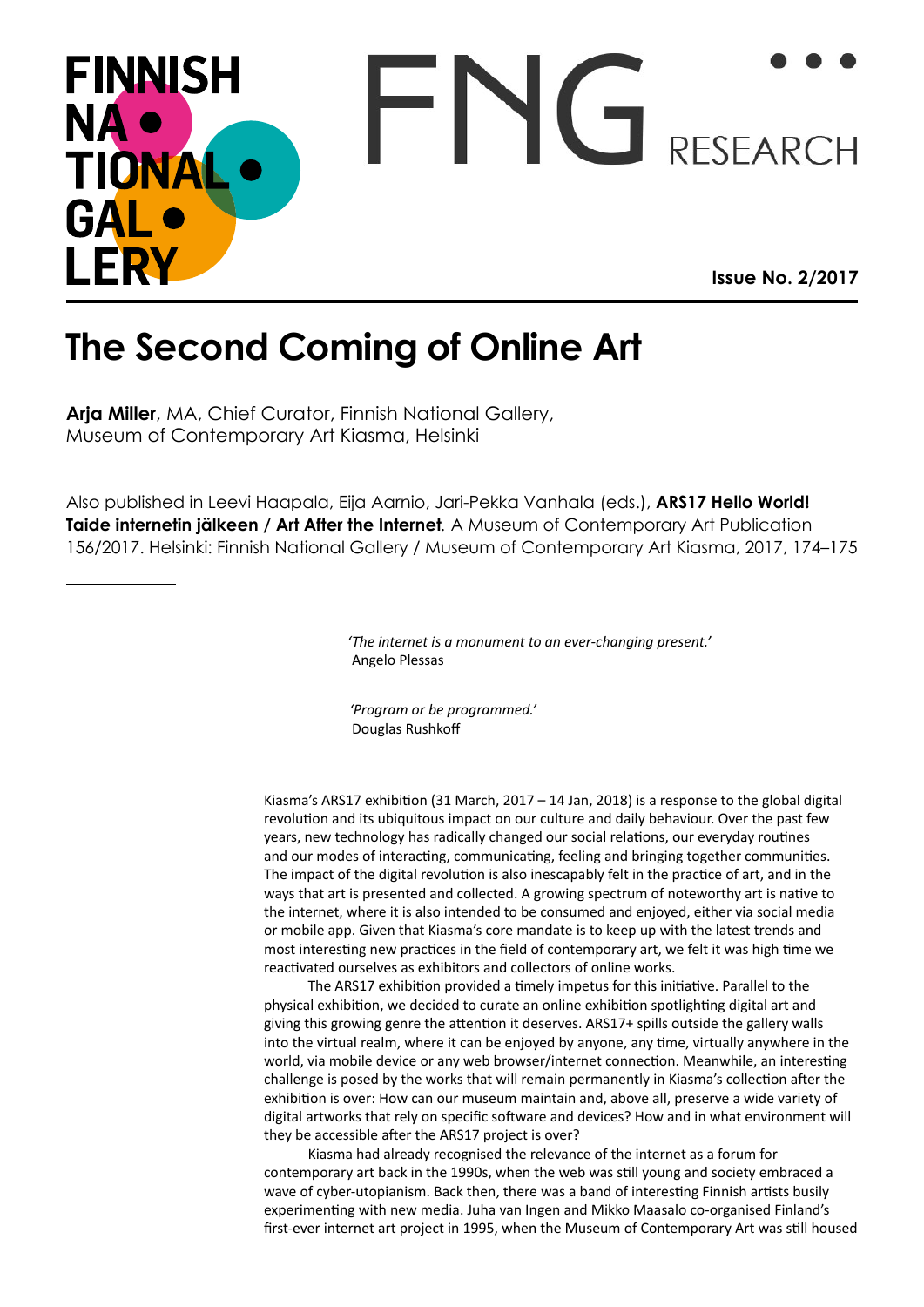*--- FNG Research Issue No. 2/2017. Publisher: Finnish National Gallery, Kaivokatu 2, FI-00100 Helsinki, FINLAND.* © All rights reserved by the author and the publisher. Originally published in **<https://research.fng.fi>** 



**Juha van Ingen,** *Inter\_active (Black and White)***, 2016 online artwork, accessible during 'ARS17' at arsplus.kiasma.fi/en/ Finnish National Gallery/ Museum of Contemporary Art Kiasma** 

in the Ateneum building.<sup>1</sup> Visitors were invited to participate in the show by deconstructing, manipulating and reorganising the exhibits as they desired. As related by van Ingen, the project's goal was to use art as a vehicle for exploring interactivity – an enduring topic of interest for online artists ever since the inception of the genre.<sup>2</sup>

In the late 1990s, Kiasma acquired two works by artist duo Merja Puustinen and Andy Best, both of which focus on interactivity both in the gallery space and on the internet. *Conversation with Angels* (1998) was described as a 'web-based multi-user piece' harnessing new technology, while *DAD@* (1997) was an early internet critique. Back then, no special provisions were made for their long-term display during the acquisition process. Now that many years have passed since they were added to the collection, reviving these works for display in a contemporary online environment would require considerable resources and effort because the required software and hardware simply no longer exist.<sup>3</sup> Collecting online art for a public collection in fact requires careful advance planning and negotiation with the artist to

<sup>1</sup> The exhibition, 'Re-evolution', was listed in the Finnish National Gallery's programme for 1995 as 'an art exhibition staged in the Internet'.

[http://www.hel.fi/hel2/kanslia/historia/Hgin\\_wwwsivut\\_1995/matkailu/taidmu/valtaid.html](http://www.hel.fi/hel2/kanslia/historia/Hgin_wwwsivut_1995/matkailu/taidmu/valtaid.html).

<sup>2</sup> Juha van Ingen's email correspondence with the author, 5.9.2016.

<sup>3</sup> In the 1990s the Museum of Contemporary Art also acquired the online art work *Clean/Puhdas/ Ren* (1995) by Jan-Erik Andersson and Leena Krohn's web publication *Sfinksi ja robotti* (The Sphynx and the Robot, 1997).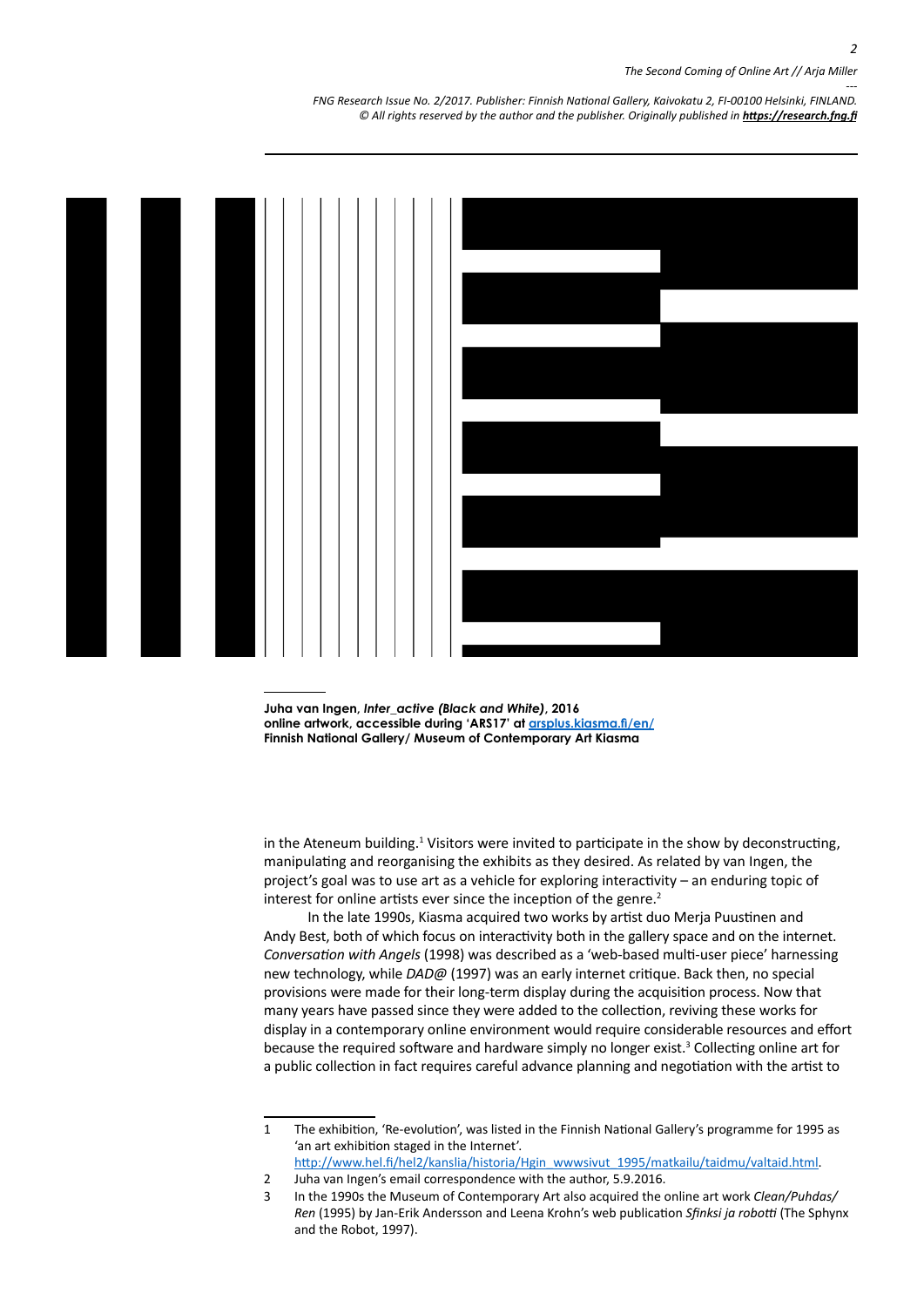*3*

*--- FNG Research Issue No. 2/2017. Publisher: Finnish National Gallery, Kaivokatu 2, FI-00100 Helsinki, FINLAND.* © All rights reserved by the author and the publisher. Originally published in **<https://research.fng.fi>** 

ensure its longevity. It also requires wide-ranging technological expertise in order for museum personnel to grasp fully all the factors that need to be taken into account and the resources needed for the long-term operability of a newly acquired online work. Online art furthermore raises a whole new set of issues pertaining to the content of acquisition contracts.

Not every work of art can – or indeed should – be preserved. Certain works of online art are inherently temporary and ephemeral by nature. In such cases, the artist and museum can together agree on the documentation of the piece to enable the museum to preserve a record of the genre's evolution in different eras.

After a dormant period of a few years, online platforms and exhibitions have witnessed a worldwide resurgence, with various art institutions becoming more active as commissioners of digital art<sup>4</sup> in recent years. Many large museums have added online art to their collections, though few as yet offer genuine direct access to digital artworks – what is offered is usually limited to texts and documentation. Notable exceptions include the Whitney Museum of American Art's Artport [\(http://whitney.org/Exhibitions/Artport](http://whitney.org/Exhibitions/Artport)), DIA Art Foundation's Artists' Web Projects [\(http://www.diaart.org/artist\\_web\\_projects](http://www.diaart.org/artist_web_projects)), the ZKM Center for Art and Media Karlsruhe's Art On Your Screen ([http://aoys.zkm.de/\)](http://aoys.zkm.de/) and the Walker Art Center's Gallery 9 [\(http://gallery9.walkerart.org/\)](http://gallery9.walkerart.org/), all of which devote special resources to ensuring the longevity of online works.5

Although today there are many generations of Finnish artists working in the online genre, it still represents a relatively new domain of art, at least from an institutional viewpoint and in the eyes of the general public. Added to this, the genre exists in a perpetual state of flux. The terminology, too, is challenging. The terms coined in the late 1990s – 'internet art', 'browser-based art' and 'software art' – all describe the same basic idea, though each from a slightly different angle. All terms nevertheless refer to artistic practice that uses digital technology and programming as an essential part of the creative process, and is native to the online environment.

Today 'online art' remains perhaps the most descriptive qualifier covering the entire field. With many generations of artists working within this field, the terminology was of course different for those artists and writers who became active in the early years of the genre. Moreover, online art has changed with the advent of new, more sophisticated technology and with the internet having become a commonplace tool in our daily lives. For the Millennials, the internet and social media are integral to their identity, an inseparable part of their daily lives and their reality, a self-evident channel of communication and self-expression. The fusing of the digital and physical worlds is second nature for the 'post-internet' generation. Time spent and moments shared on the web are no longer separable from real life; the digital domain has become just as real and tangible as physical reality.

<sup>4</sup> Serpentine Galleries is among those to have recently commissioned interesting new digital works. <http://www.serpentinegalleries.org/explore/online> and http://www.Rhizome.org.

<sup>5</sup> To map out current practices in the field, in autumn 2015 Kiasma conducted a small-scale survey among six art institutions known to collect online art. In addition to those mentioned above, the respondents included the MCA (Museum of Contemporary Art, Australia) and the Zabludowicz Collection in London. The respondents reportedly began collecting online art around 15 years ago, when the first net art works began appearing at exhibitions and art fairs. All the respondents cited content as the main reason they acquired online works, not the medium *per se*. The respondents reported that they had no particular strategy for collecting online art; rather they were motivated purely by the wish to keep up with the latest trends and practices on the contemporary art scene. Nearly all of the respondents focused on collecting existing works rather than commissioning new pieces. Most of the purchased works were intended solely for presentation online rather than for display in a physical exhibition space. The personnel in charge of this online art varied in different institutions: some assigned the task to dedicated media art curators, others to programmers or conservation and archive personnel with special expertise in digital media. The institutions all regarded it as important to appoint experienced technical personnel to meet challenges related to the future operability of digital works.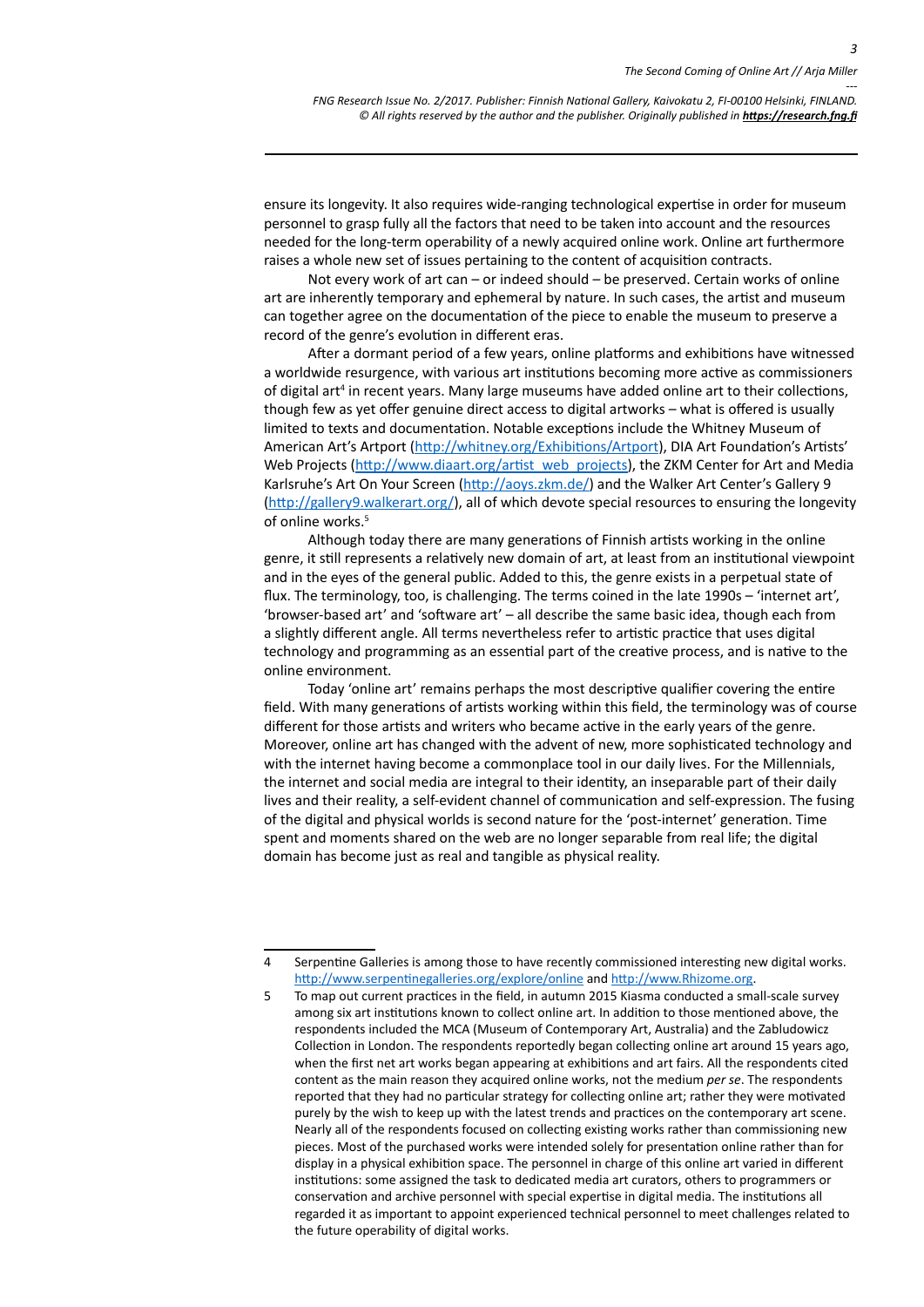*--- FNG Research Issue No. 2/2017. Publisher: Finnish National Gallery, Kaivokatu 2, FI-00100 Helsinki, FINLAND.* © All rights reserved by the author and the publisher. Originally published in **<https://research.fng.fi>** 



**Tuomo Rainio,** *Untitled (Gravitation Waves)***, 2017 online artwork, accessible during 'ARS17' at arsplus.kiasma.fi/en/ Finnish National Gallery / Museum of Contemporary Art Kiasma Commission**

In conjunction with the ARS17+ online exhibition, Kiasma has purchased a number of existing works designed for online distribution.<sup>6</sup> We also commissioned wholly new online works from selected artists. Kiasma's team of curators was assisted in the selection process by an invited visiting curator, Attilia Fattori Franchini, who has specialised in online art for a number of years.<sup>7</sup> We have assembled a selection of works by key new media artists  $$ without, however, presuming to offer a comprehensive overview of today's online scene, but rather a cross-section of interesting current practices and approaches in the online genre.

The invited artists vary greatly as regards both the form and content of their work. One artist takes us back to the history of internet (Juha van Ingen), another chooses a gaminginspired approach (Reija Meriläinen), one shows us a VR-enhanced video exposing how digital technology has altered our understanding of art and reality (Axel Straschnoy), one uses a web generator blending poetry and biological processes (Jenna Sutela) and yet another invites users to remix archived sound art on an interactive platform (Pink Twins).

<sup>6</sup> Early in 2016 Kiasma purchased a selection of videos from DAATA editions, an organisation that commissions limited-edition online works from contemporary artists. [https://daata-editions.com/.](https://daata-editions.com/) The works selected for the Kiasma collection are by David Blandy, Ed Fornieles, Rachel Maclean, Florian Meisenberg, Jon Rafman, Charles Richardson and Amalia Ulman.

<sup>7</sup> London-based Attilia Fattori Franchini is an independent curator and a founder of Bubblebyte.org and Opening Times [\(http://otdac.org/\)](http://otdac.org/) online art platforms.